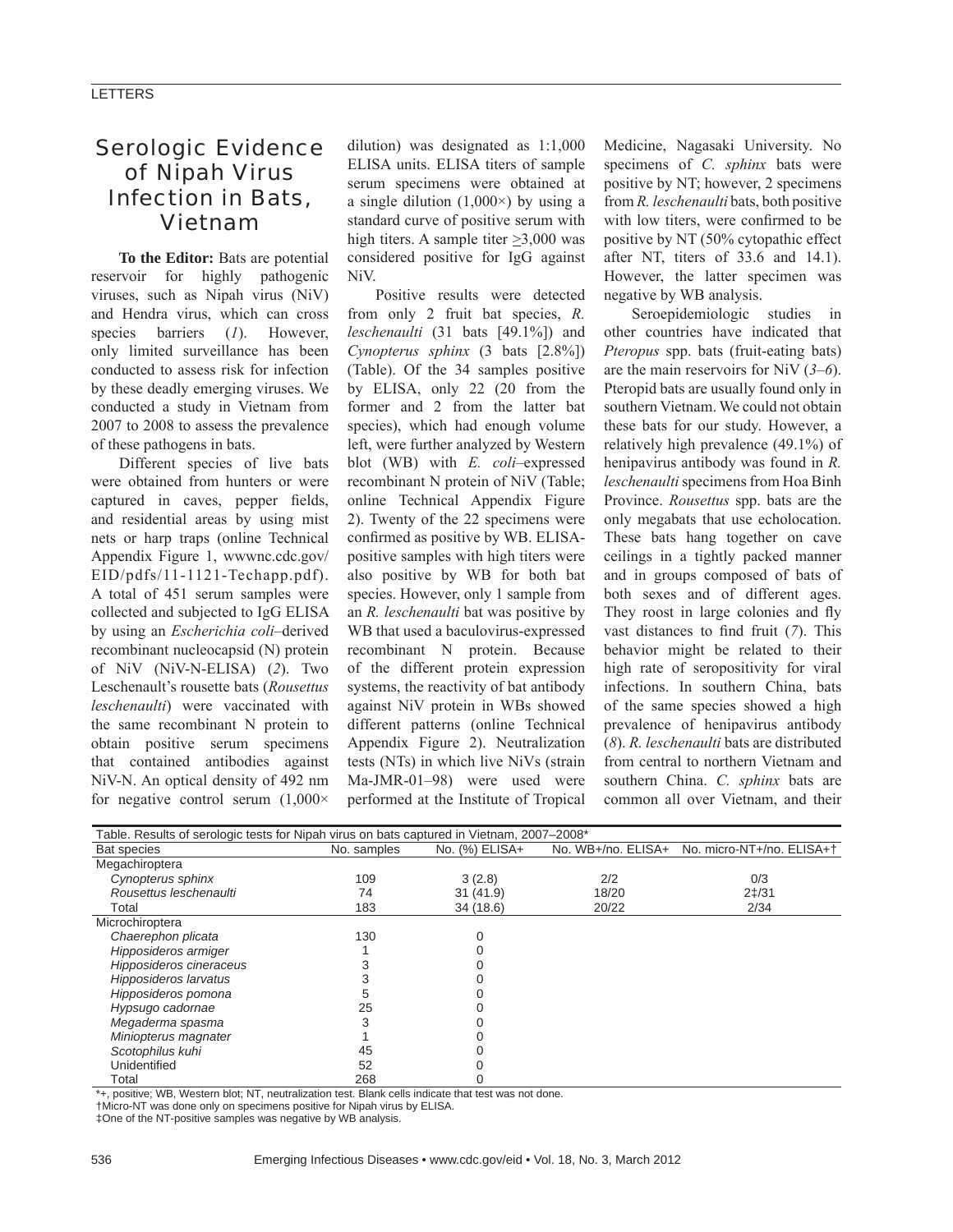habitat overlaps with that of pteropid bats in southern Vietnam.

Previous studies showed that IgG ELISA results for NiV-positive flying foxes correlated well with NT results (*3*,*4*). However, in our study, discrepancies existed between NT results and NiV-N-ELISA and WB results. A reason for these differences could be that Nipah-like viruses are circulating among bats in Vietnam, producing antibodies that are crossreactive by ELISA and WB, but poorly cross-reactive by NT. The crossreactive antibodies were probably not directed against neutralizing epitopes. To date, no reports have been made of an increased number of febrile encephalitis cases among the residents in Hoa Binh and Dak Lak Provinces where seropositive bats were captured. The circulating viruses may lack the pathogenic potential of Hendra and Nipah viruses.

A survey by questionnaire was conducted among residents of Dak Nong and Dak Lak Provinces, where NiV-N-ELISA–positive *C. sphinx* bats were captured, to determine the frequency of contact between humans and bats. Risk factors for infection were observed in this study, such as bat hunting and cooking and drinking bat blood. In such situations, persons have direct contact with bat body fluids and feces and might be bitten during bat hunting. Thus, long-term systematic surveillance of bats is needed to determine the ecologic relationship between bats, humans, other animals, and the environment.

#### **Acknowledgments**

We thank Vu Dinh Thong for identifying bat species and Corazon Cerilla Buerano for her valuable scientific suggestions.

This work was supported by the Grant-in-Aid for Scientific Research (KAKENHI) no. 18659131; Global Center of Excellence program, Ministry of Education, Culture, Sports, Science and

Technology, Japan; Japan Initiative for Global Research Network on Infectious Diseases; and Yakult Honsha Co., Ltd..

### **Futoshi Hasebe, Nguyen Thi Thu Thuy, Shingo Inoue, Fuxun Yu, Yoshihiro Kaku, Shumpei Watanabe, Hiroomi Akashi, Dang Tuan Dat, Le Thi Quynh Mai, and Kouichi Morita**

Author affiliations: Nagasaki University, Nagasaki, Japan (F. Hasebe, S. Inoue, F. Yu, K. Morita); National Institute of Hygiene and Epidemiology, Hanoi, Vietnam (N.T.T. Thuy, L.T.Q. Mai); National Institute of Infectious Diseases, Tokyo, Japan (Y. Kaku); University of Tokyo, Tokyo (S. Watanabe, H. Akashi); and Tay Nguyen Institute of Hygiene and Epidemiology, Dak Lak, Vietnam (D.T. Dat)

DOI: http://dx.doi.org/10.3201/eid1803.111121

#### **References**

- 1. Calisher CH, Childs JE, Field HE, Holmes KV, Schountz T. Bats: important reservoir hosts of emerging viruses. Clin Microbiol Rev. 2006;19:531–45. http://dx.doi. org/10.1128/CMR.00017-06
- Yu F, Khairullah NS, Inoue S, Balasubramaniam V, Berendam SJ, Teh LK, et al. Serodiagnosis using recombinant Nipah virus nucleocapsid protein expressed in *Escherichia coli.* J Clin Microbiol. 2006;44:3134–8. http://dx.doi. org/10.1128/JCM.00693-06
- 3. Yob JM, Field H, Rashdi AM, Morrissy C, van der Heide B, Rota P, et al. Nipah virus infection in bats (order Chiroptera) in peninsular Malaysia. Emerg Infect Dis. 2001;7:439–41.
- 4. Reynes JM, Counor D, Ong S, Faure C, Seng V, Molia S, et al. Nipah virus in Lyle's flying foxes, Cambodia. Emerg Infect Dis. 2005;11:1042–7.
- 5. Wacharapluesadee S, Lumlertdacha B, Boongird K, Wanghongsa S, Chanhome L, Rollin P, et al. Bat Nipah virus, Thailand. Emerg Infect Dis. 2005;11:1949–51. http://dx.doi.org/10.3201/eid1112.050613
- 6. Hsu VP, Hossain MJ, Parashar UD, Ali MM, Ksiazek TG, Kuzmin I, et al. Nipah virus encephalitis reemergence, Bangladesh. Emerg Infect Dis. 2004;10:2082–7.
- 7. Altringham JD, McOwat T. Bats: biology and behavior. Oxford (UK): Oxford University Press; 1998.

 8. Li Y, Wang J, Hickey AC, Zhang Y, Li Y, Wu Y, et al. Antibodies to Nipah or Nipah-like viruses in bats, China. Emerg Infect Dis. 2008;14:1974–6. http://dx.doi. org/10.3201/eid1412.080359

Address for correspondence: Futoshi Hasebe, Center of International Collaborative Research, Nagasaki University, Nagasaki, Japan; email: rainbow@nagasaki-u.ac.jp

## Discordance in *Mycobacterium tuberculosis* Rifampin **Susceptibility**

**To the Editor:** Multidrugresistant tuberculosis (MDR TB), i.e., TB resistant to at least the 2 most effective first-line antituberculous drugs (isoniazid [INH] and rifampin [RIF]), is increasing globally. World Health Organization estimations of 390,000–510,000 new MDR TB cases and 150,000 related deaths in 2008 highlight the need for timely drug susceptibility testing and improved therapies (*1*). Although novel rapid drug susceptibility testing tools are increasingly available, their clinical applicability is unsettled. We report a patient with pulmonary TB relapse with discordant genotypic and in vitro phenotypic drug susceptibility testing results associated with a mutation outside the RIF resistance determining region (RRDR) of the *rpoB* gene.

In August 2009, a 45-year-old homeless woman with AIDS (CD4<sup>+</sup> T-cell count  $3$  cells/mm<sup>3</sup>) and a history of substance abuse sought care for fever, night sweats, weight loss, and cough (online Appendix Table, wwwnc.cdc.gov/EID/article/18/3/11- 1357-TA1.htm). Pulmonary TB had been diagnosed in June 2008. At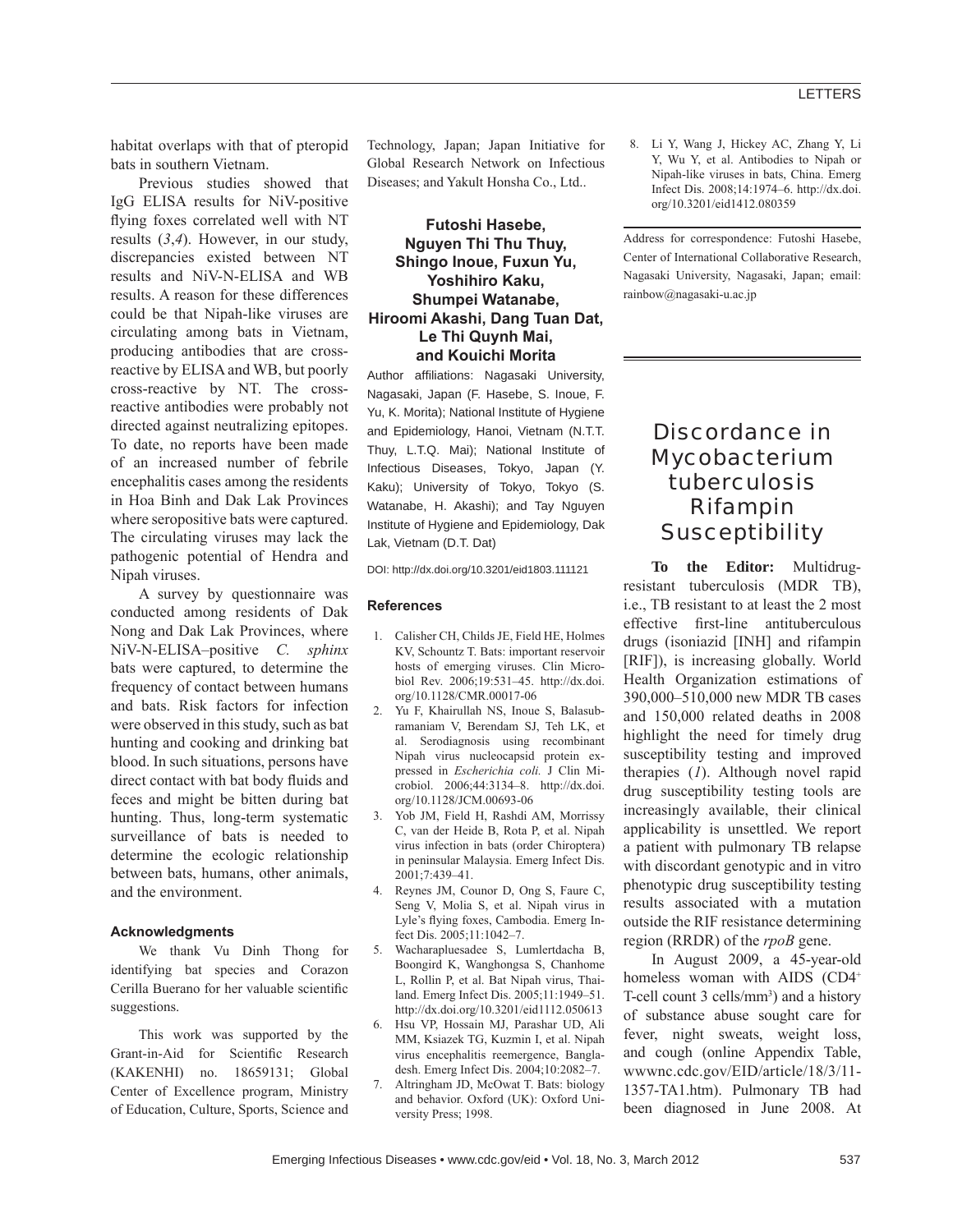# Serologic Evidence of Nipah Virus Infection in Bats, Vietnam

## **Technical Appendix**



Technical Appendix Figure 1. Bat study sites in Vietnam, 2007–2008.